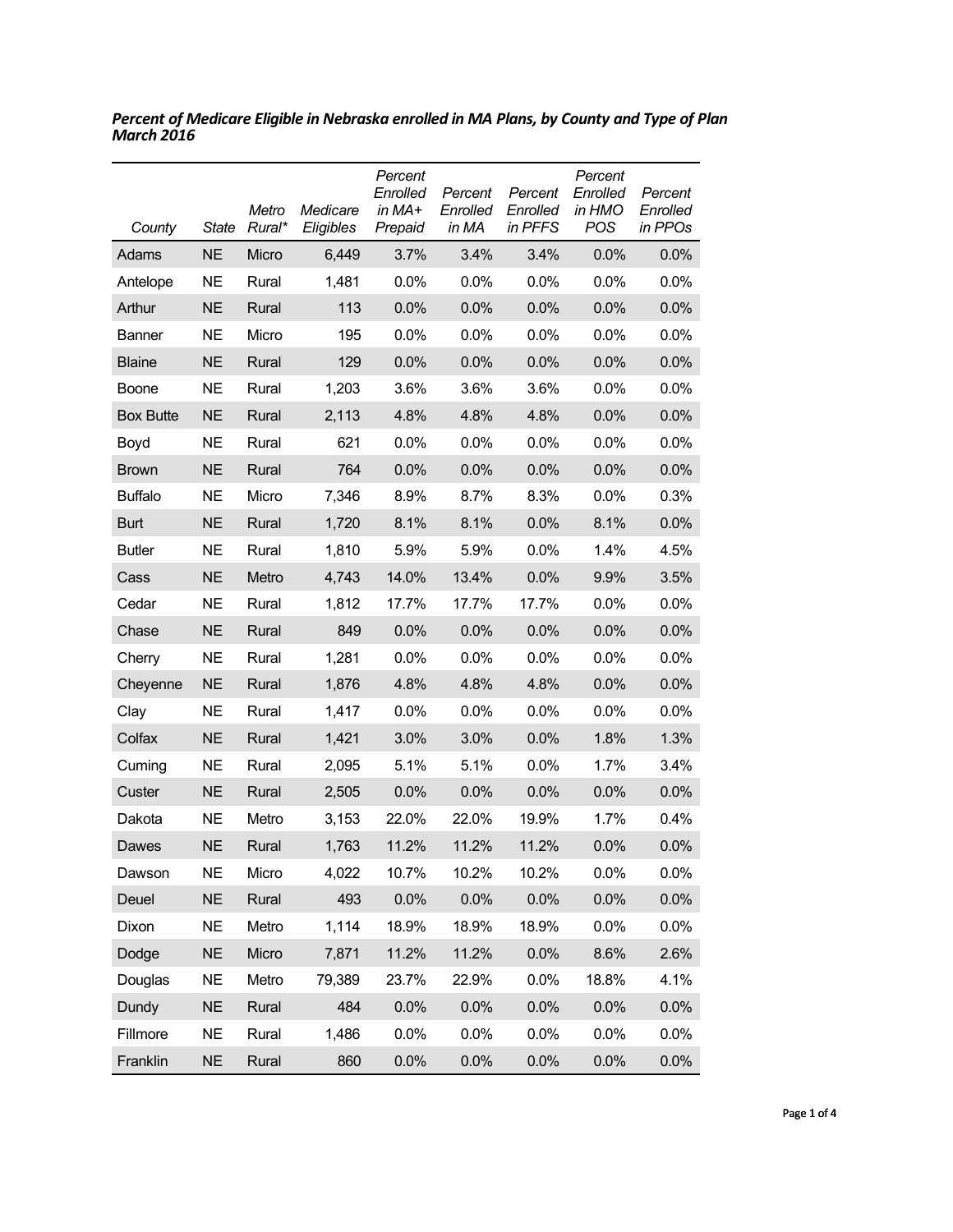| County           | State     | Metro<br>Rural* | Medicare<br>Eligibles | Percent<br>Enrolled<br>in MA+<br>Prepaid | Percent<br>Enrolled<br>in MA | Percent<br>Enrolled<br>in PFFS | Percent<br>Enrolled<br>in HMO<br>POS | Percent<br>Enrolled<br>in PPOs |
|------------------|-----------|-----------------|-----------------------|------------------------------------------|------------------------------|--------------------------------|--------------------------------------|--------------------------------|
| Frontier         | <b>NE</b> | Rural           | 595                   | 0.0%                                     | $0.0\%$                      | $0.0\%$                        | 0.0%                                 | 0.0%                           |
| <b>Furnas</b>    | <b>NE</b> | Rural           | 1,315                 | 0.0%                                     | 0.0%                         | 0.0%                           | 0.0%                                 | 0.0%                           |
| Gage             | <b>NE</b> | Micro           | 5,267                 | 7.3%                                     | 6.9%                         | 0.0%                           | 2.3%                                 | 4.6%                           |
| Garden           | <b>NE</b> | Rural           | 623                   | 0.0%                                     | 0.0%                         | 0.0%                           | 0.0%                                 | 0.0%                           |
| Garfield         | <b>NE</b> | Rural           | 515                   | 2.5%                                     | 2.5%                         | 2.5%                           | 0.0%                                 | 0.0%                           |
| Gosper           | <b>NE</b> | Micro           | 561                   | 10.3%                                    | 10.3%                        | 10.3%                          | 0.0%                                 | 0.0%                           |
| Grant            | <b>NE</b> | Rural           | 187                   | 0.0%                                     | 0.0%                         | 0.0%                           | 0.0%                                 | 0.0%                           |
| Greeley          | <b>NE</b> | Rural           | 595                   | 0.0%                                     | 0.0%                         | 0.0%                           | 0.0%                                 | 0.0%                           |
| Hall             | <b>NE</b> | Metro           | 9,840                 | 6.9%                                     | 6.5%                         | 6.1%                           | 0.0%                                 | 0.4%                           |
| Hamilton         | <b>NE</b> | Metro           | 1,986                 | 4.1%                                     | 4.1%                         | 4.1%                           | 0.0%                                 | 0.0%                           |
| Harlan           | <b>NE</b> | Rural           | 873                   | 0.0%                                     | 0.0%                         | $0.0\%$                        | 0.0%                                 | 0.0%                           |
| Hayes            | <b>NE</b> | Rural           | 191                   | 0.0%                                     | 0.0%                         | 0.0%                           | 0.0%                                 | 0.0%                           |
| Hitchcock        | <b>NE</b> | Rural           | 771                   | 0.0%                                     | 0.0%                         | 0.0%                           | 0.0%                                 | 0.0%                           |
| Holt             | <b>NE</b> | Rural           | 2,516                 | 0.0%                                     | 0.0%                         | 0.0%                           | 0.0%                                 | 0.0%                           |
| Hooker           | <b>NE</b> | Rural           | 229                   | 0.0%                                     | 0.0%                         | 0.0%                           | 0.0%                                 | 0.0%                           |
| Howard           | <b>NE</b> | Metro           | 1,380                 | 0.0%                                     | 0.0%                         | 0.0%                           | 0.0%                                 | 0.0%                           |
| Jefferson        | <b>NE</b> | Rural           | 1,921                 | 6.8%                                     | 6.8%                         | 0.0%                           | 2.7%                                 | 4.2%                           |
| Johnson          | <b>NE</b> | Rural           | 881                   | 3.0%                                     | 3.0%                         | 3.0%                           | 0.0%                                 | 0.0%                           |
| Kearney          | <b>NE</b> | Micro           | 1,185                 | 3.8%                                     | 3.8%                         | 3.8%                           | 0.0%                                 | 0.0%                           |
| Keith            | <b>NE</b> | Rural           | 2,115                 | 6.9%                                     | 5.3%                         | 5.3%                           | 0.0%                                 | 0.0%                           |
| Keya Paha        | <b>NE</b> | Rural           | 252                   | 0.0%                                     | 0.0%                         | 0.0%                           | 0.0%                                 | 0.0%                           |
| Kimball          | <b>NE</b> | Rural           | 933                   | 0.0%                                     | 0.0%                         | 0.0%                           | 0.0%                                 | 0.0%                           |
| Knox             | NE        | Rural           | 2,157                 | 10.0%                                    | 10.0%                        | 5.0%                           | 0.0%                                 | 5.0%                           |
| Lancaster        | <b>NE</b> | Metro           | 44,362                | 11.3%                                    | 11.3%                        | 0.0%                           | 3.7%                                 | 7.6%                           |
| Lincoln          | <b>NE</b> | Micro           | 7,390                 | 18.6%                                    | 4.1%                         | 3.9%                           | 0.0%                                 | 0.2%                           |
| Logan            | <b>NE</b> | Micro           | 171                   | 0.0%                                     | 0.0%                         | 0.0%                           | 0.0%                                 | 0.0%                           |
| Loup             | <b>NE</b> | Rural           | 163                   | 0.0%                                     | 0.0%                         | 0.0%                           | 0.0%                                 | 0.0%                           |
| Madison          | <b>NE</b> | Micro           | 6,564                 | 12.6%                                    | 12.6%                        | 11.4%                          | 0.0%                                 | 1.1%                           |
| <b>McPherson</b> | <b>NE</b> | Micro           | 95                    | 0.0%                                     | 0.0%                         | 0.0%                           | 0.0%                                 | 0.0%                           |
| Merrick          | <b>NE</b> | Metro           | 1,741                 | 5.3%                                     | 5.3%                         | 5.3%                           | 0.0%                                 | 0.0%                           |
| Morrill          | <b>NE</b> | Rural           | 978                   | 5.8%                                     | 5.8%                         | 5.8%                           | 0.0%                                 | 0.0%                           |

*Percent of Medicare Eligible in Nebraska enrolled in MA Plans, by County and Type of Plan March 2016*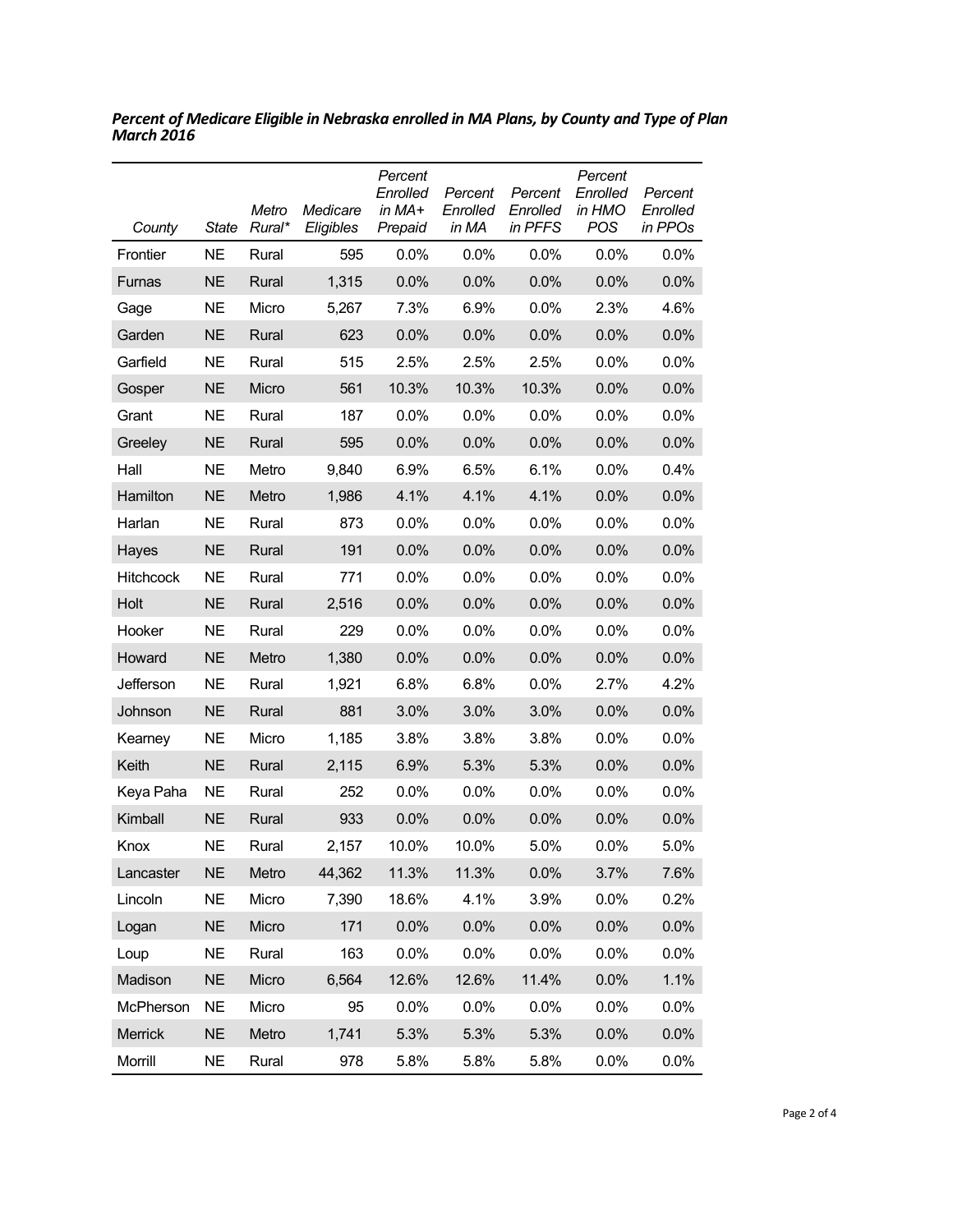| County              | <b>State</b> | Metro<br>Rural* | Medicare<br>Eligibles | Percent<br>Enrolled<br>in MA+<br>Prepaid | Percent<br>Enrolled<br>in MA | Percent<br>Enrolled<br>in PFFS | Percent<br>Enrolled<br>in HMO<br><b>POS</b> | Percent<br>Enrolled<br>in PPOs |
|---------------------|--------------|-----------------|-----------------------|------------------------------------------|------------------------------|--------------------------------|---------------------------------------------|--------------------------------|
| Nance               | <b>NE</b>    | Rural           | 730                   | 2.7%                                     | 2.7%                         | 2.7%                           | 0.0%                                        | 0.0%                           |
| Nemaha              | <b>NE</b>    | Rural           | 1,528                 | 0.0%                                     | 0.0%                         | 0.0%                           | 0.0%                                        | 0.0%                           |
| <b>Nuckolls</b>     | <b>NE</b>    | Rural           | 1,220                 | 2.8%                                     | 2.8%                         | 2.8%                           | 0.0%                                        | 0.0%                           |
| Otoe                | <b>NE</b>    | Rural           | 3,341                 | 7.8%                                     | 7.8%                         | 0.0%                           | 7.4%                                        | 0.4%                           |
| Pawnee              | <b>NE</b>    | Rural           | 672                   | 0.0%                                     | 0.0%                         | 0.0%                           | 0.0%                                        | 0.0%                           |
| Perkins             | <b>NE</b>    | Rural           | 665                   | 2.4%                                     | 2.4%                         | 2.4%                           | 0.0%                                        | 0.0%                           |
| Phelps              | <b>NE</b>    | Rural           | 2,002                 | 0.0%                                     | 0.0%                         | 0.0%                           | 0.0%                                        | 0.0%                           |
| Pierce              | <b>NE</b>    | Micro           | 1,354                 | 0.0%                                     | 0.0%                         | 0.0%                           | 0.0%                                        | 0.0%                           |
| Platte              | <b>NE</b>    | Micro           | 5,982                 | 4.1%                                     | 4.1%                         | 3.8%                           | 0.0%                                        | 0.4%                           |
| Polk                | <b>NE</b>    | Rural           | 1,181                 | 0.0%                                     | 0.0%                         | $0.0\%$                        | 0.0%                                        | 0.0%                           |
| <b>Red Willow</b>   | <b>NE</b>    | Rural           | 2,386                 | 0.0%                                     | 0.0%                         | 0.0%                           | 0.0%                                        | 0.0%                           |
| Richardson          | <b>NE</b>    | Rural           | 2,128                 | 0.0%                                     | 0.0%                         | 0.0%                           | 0.0%                                        | 0.0%                           |
| <b>Rock</b>         | <b>NE</b>    | Rural           | 247                   | 0.0%                                     | 0.0%                         | 0.0%                           | 0.0%                                        | 0.0%                           |
| Saline              | <b>NE</b>    | Rural           | 2,430                 | 0.0%                                     | 0.0%                         | 0.0%                           | 0.0%                                        | 0.0%                           |
| Sarpy               | <b>NE</b>    | Metro           | 21,888                | 16.5%                                    | 15.7%                        | 0.0%                           | 13.2%                                       | 2.5%                           |
| Saunders            | <b>NE</b>    | Metro           | 3,957                 | 12.1%                                    | 12.1%                        | 0.0%                           | 7.4%                                        | 4.7%                           |
| <b>Scotts Bluff</b> | <b>NE</b>    | Micro           | 7,766                 | 9.4%                                     | 9.4%                         | 8.8%                           | 0.0%                                        | 0.6%                           |
| Seward              | <b>NE</b>    | Metro           | 3,131                 | 4.5%                                     | 4.5%                         | 0.0%                           | 2.0%                                        | 2.5%                           |
| Sheridan            | <b>NE</b>    | Rural           | 1,346                 | 10.3%                                    | 10.3%                        | 10.3%                          | 0.0%                                        | 0.0%                           |
| Sherman             | <b>NE</b>    | Rural           | 800                   | 7.6%                                     | 7.6%                         | 7.6%                           | 0.0%                                        | $0.0\%$                        |
| Sioux               | <b>NE</b>    | Micro           | 253                   | 0.0%                                     | 0.0%                         | 0.0%                           | 0.0%                                        | 0.0%                           |
| Stanton             | <b>NE</b>    | Micro           | 946                   | 11.0%                                    | 11.0%                        | 11.0%                          | 0.0%                                        | 0.0%                           |
| Thayer              | <b>NE</b>    | Rural           | 1,357                 | 0.0%                                     | 0.0%                         | 0.0%                           | 0.0%                                        | 0.0%                           |
| Thomas              | <b>NE</b>    | Rural           | 170                   | 6.5%                                     | 6.5%                         | 6.5%                           | 0.0%                                        | 0.0%                           |
| Thurston            | <b>NE</b>    | Rural           | 997                   | 2.9%                                     | 2.9%                         | 2.9%                           | 0.0%                                        | 0.0%                           |
| Valley              | <b>NE</b>    | Rural           | 1,069                 | 0.0%                                     | 0.0%                         | 0.0%                           | 0.0%                                        | $0.0\%$                        |
| Washington          | <b>NE</b>    | Metro           | 3,795                 | 15.4%                                    | 15.0%                        | 0.0%                           | 8.0%                                        | 7.0%                           |
| Wayne               | <b>NE</b>    | Rural           | 1,465                 | 8.7%                                     | 8.7%                         | 0.0%                           | 0.0%                                        | 8.7%                           |
| Webster             | <b>NE</b>    | Rural           | 970                   | 0.0%                                     | 0.0%                         | 0.0%                           | 0.0%                                        | 0.0%                           |
| Wheeler             | <b>NE</b>    | Rural           | 176                   | 0.0%                                     | 0.0%                         | 0.0%                           | 0.0%                                        | 0.0%                           |

*Percent of Medicare Eligible in Nebraska enrolled in MA Plans, by County and Type of Plan March 2016*